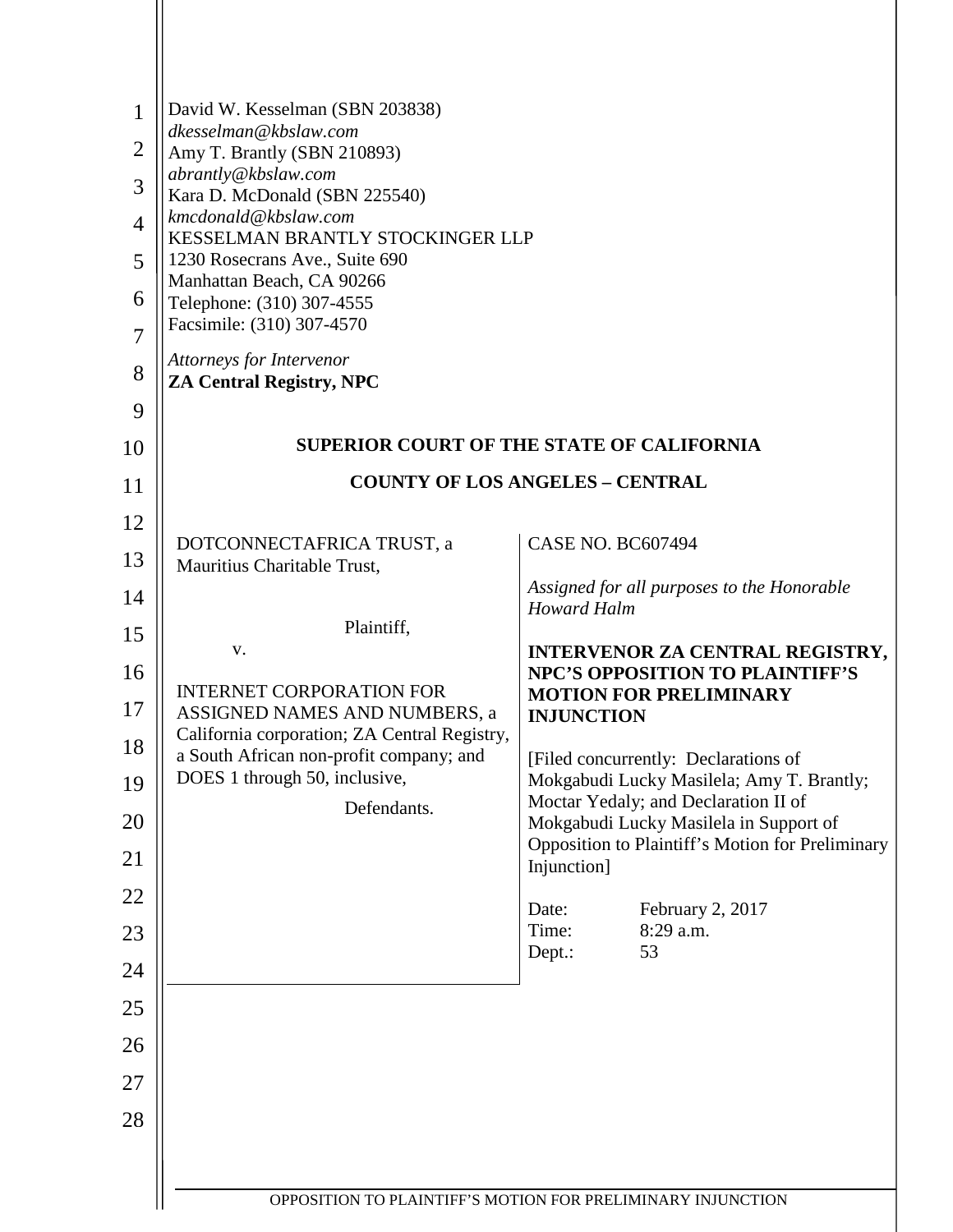|    |                 | <b>TABLE OF CONTENTS</b>                                               |
|----|-----------------|------------------------------------------------------------------------|
|    |                 | Page                                                                   |
|    |                 |                                                                        |
|    |                 |                                                                        |
| I. |                 |                                                                        |
|    |                 |                                                                        |
|    | A.              |                                                                        |
|    | <b>B.</b>       |                                                                        |
|    | $\mathcal{C}$ . |                                                                        |
|    | D.              | The Government Advisory Committee Objects to DCA's Application 3       |
|    | E.              |                                                                        |
|    | F.              | An Independent Contractor Determines the Requisite Government Support5 |
|    |                 | 1.                                                                     |
|    |                 | 2.                                                                     |
|    | G.              |                                                                        |
|    | H.              | ZACR and the People of Africa Are Harmed By The Delay In               |
|    |                 |                                                                        |
|    |                 |                                                                        |
|    |                 |                                                                        |
|    | A.              |                                                                        |
|    | <b>B.</b>       | DCA Cannot Show Irreparable Harm, While the Harm to ZACR and the       |
|    |                 | 1.                                                                     |
|    |                 | 2.                                                                     |
|    |                 | 3.                                                                     |
|    | C.              |                                                                        |
|    |                 |                                                                        |
|    |                 |                                                                        |
|    |                 |                                                                        |
|    |                 |                                                                        |
|    |                 |                                                                        |
|    |                 |                                                                        |
|    |                 |                                                                        |
|    |                 |                                                                        |
|    |                 |                                                                        |
|    |                 |                                                                        |
|    |                 | - i -<br>OPPOSITION TO PLAINTIFF'S MOTION FOR PRELIMINARY INJUNCTION   |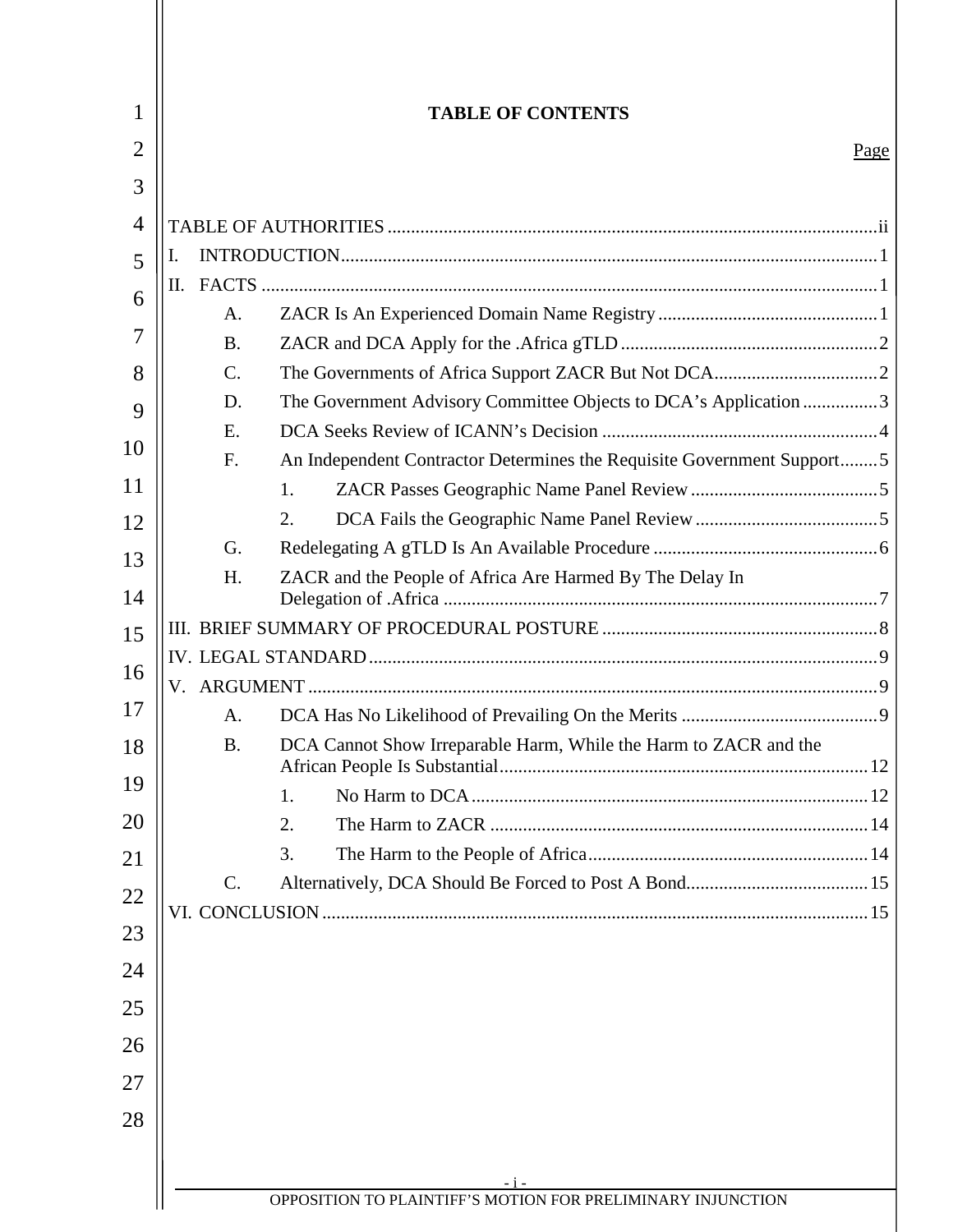<span id="page-2-0"></span>

|              | <b>TABLE OF AUTHORITIES</b>                            |
|--------------|--------------------------------------------------------|
|              | Page(s)                                                |
| <b>CASES</b> |                                                        |
|              | ABBA Rubber Co. v. Seaguist,                           |
|              | Cohen v. Board of Supervisors,                         |
|              |                                                        |
|              | Continental Banking Co. v. Katz,                       |
|              | Gleaves v. Waters,                                     |
|              | Loma Portal Civic Club v. American Airlines, Inc.,     |
|              |                                                        |
|              | Metro Traffic Control, Inc. v. Shadow Traffic Network, |
|              | O'Connell v. Superior Court,                           |
|              | Pacific Design Sciences Corp. v. Superior Court,       |
|              |                                                        |
|              | Scates v. Rydingsword,                                 |
|              | Thayer Plymouth Center, Inc. v. Chrysler Motors Corp., |
|              | Top Cat Productions, Inc. v. Michael's Los Feliz,      |
|              | Vo v. City of Garden Grove,                            |
|              | White v. Davis,                                        |
|              | <b>STATUTES</b>                                        |
|              |                                                        |
|              |                                                        |
|              |                                                        |
|              |                                                        |
|              |                                                        |
|              |                                                        |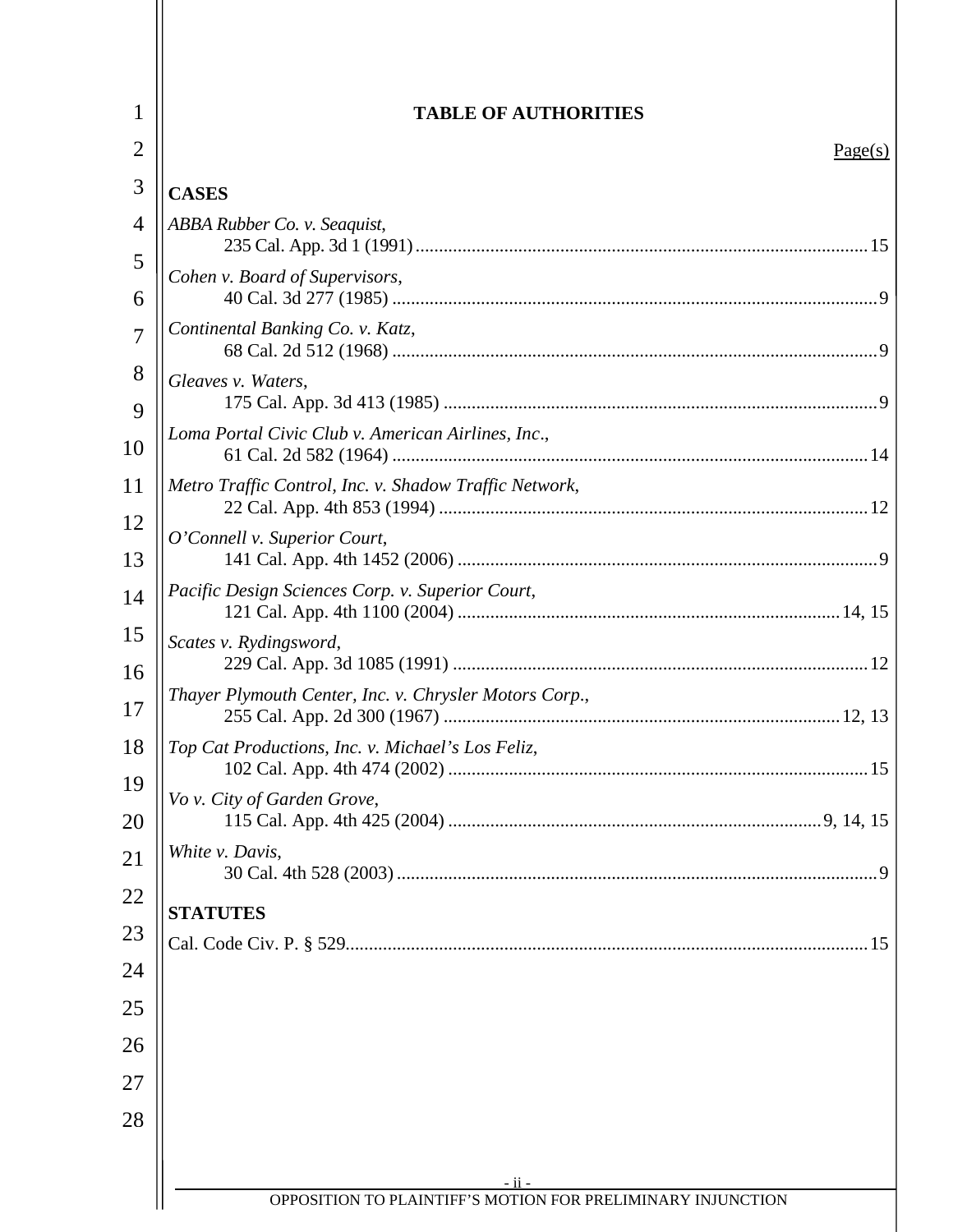#### <span id="page-3-0"></span>1 **I. INTRODUCTION**

| $\overline{2}$ | This is now plaintiff DotConnectAfrica Trust's ("DCA") second request for a                    |
|----------------|------------------------------------------------------------------------------------------------|
| 3              | preliminary injunction before this Court. After reviewing extensive written submissions and    |
| $\overline{4}$ | allowing almost two hours of oral argument, this Court properly denied DCA's prior motion.     |
| 5              | Not content with the Court's ruling, DCA again seeks an order preventing defendant Internet    |
| 6              | Corporation For Assigned Names and Numbers ("ICANN") from delegating .Africa to                |
| $\overline{7}$ | intervenor ZA Central Registry, NPC ("ZACR") while this litigation is pending. Yet nothing     |
| 8              | has changed. Although DCA now grounds its motion on claims for intentional                     |
| 9              | misrepresentation (Second Cause of Action) and unfair competition (Fifth Cause of Action), it  |
| 10             | still has no likelihood of success because, at bottom, the record is undisputed that DCA never |
| 11             | had the requisite 60% support of African governments during the application process. And       |
| 12             | DCA still cannot demonstrate irreparable harm for the very same reasons the first motion was   |
| 13             | denied. At the same time, the ongoing harm to ZACR and the African people is manifest. In      |
| 14             | short, DCA's new motion should meet the same fate as DCA's prior motion: it should be          |
| 15             | denied.                                                                                        |

#### <span id="page-3-1"></span>16 **II. FACTS**

<span id="page-3-2"></span>17

# **A. ZACR Is An Experienced Domain Name Registry**

18 19 20 21 22 23 24 25 26 27 28 ZACR is a South African non-profit company with its principal place of business in Midrand, South Africa. Declaration of Mokgabudi Lucky Masilela In Support of Opposition to Motion for Preliminary Injunction, filed concurrently herewith ("Masilela Decl. II") [2. ZACR was originally formed in 1988 under the name UniForum S.A. *Id.* ¶ 3. The company was formed to promote open standards and systems in computer hardware and software. *Id*. In 1995, the company was assigned the administration rights for the South African domain name, "co.za." *Id.* Today ZACR has registered over 1 million co.za domain name registrations – or about 95% of the total registrations for ".za." *Id.* Due to its well-known reputation for independence and neutrality, as well as technical competence and operational excellence, ZACR is the single largest domain name registry on the African continent and has significant experience with ICANN protocols. *Id.* ¶ 3.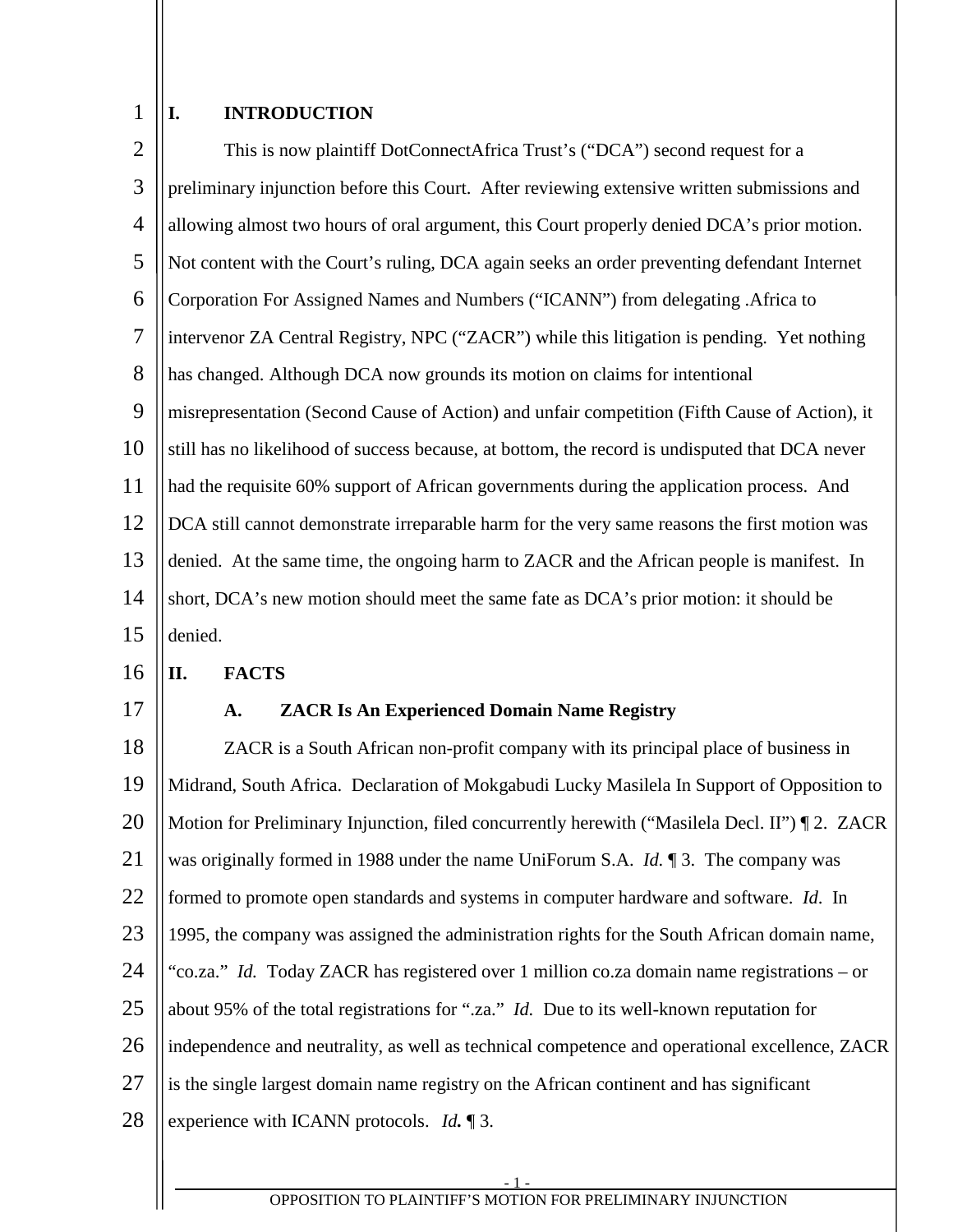<span id="page-4-0"></span>

| ۰, |  |
|----|--|
|    |  |
|    |  |

# **B. ZACR and DCA Apply for the .Africa gTLD**

2 3 4 5 6 7 8 9 10 11 12 13 14 15 In 2012, ICANN opened an application process for internet domain name operators to apply for new gTLDs, including ".Africa." The competition for .Africa came down to two African-based entities, ZACR and DCA. Declaration of Mokgabudi Lucky Masilela in Support of Opposition to Motion for Preliminary Injunction, filed December 9, 2016 ("Masilela Decl. I") ¶ 4. As set forth in ICANN's Applicant Guidebook (the "Guidebook") governing this new gTLD process, a necessary criteria for the award of a geographic name, including .Africa, is that an applicant demonstrate that at least 60% of the governments in the affected region (Africa) support the application. Declaration of Sophia Bekele Eschete In Support of Ex Parte Application For A Temporary Restraining Order, filed January 4, 2017 ("Bekele Decl. I") Ex. 3 at 2-18; Declaration of Mark McFadden In Support of Opposition to Motion for Preliminary Injunction ("McFadden Decl.") ¶ 4. Further, the criteria did not permit more than one objection from a government or public entity associated with the geographic area. Masilela Decl. I  $\P$  5; Bekele Decl. I Ex. 3 at 2-18. **C. The Governments of Africa Support ZACR But Not DCA**

<span id="page-4-2"></span><span id="page-4-1"></span>16 17 18 19 20 21 22 23 24 25 26 27 28 ZACR had the full support of all 53 member states of the African Union Commission ("AUC") and the support of Morocco throughout the application process.<sup>[1](#page-4-2)</sup> Masilela Decl. I Exs. B & C; Declaration of Moctar Yedaly In Support of Opposition to Motion for Preliminary Injunction, filed December 9, 2016 ("Yedaly Decl.") ¶ 3. This was because the AUC had previously put out a public request for proposal ("RFP") and selected ZACR as the applicant it would support for the .Africa gTLD application. As part of the AUC's open RFP process, the AUC required all applicants for AUC endorsement of .Africa to agree that the AUC would be a partner in the .Africa process. Masilela Decl. II ¶8, Ex. C. DCA chose not to participate in the AUC's RFP process. Masilela Decl. I ¶ 7 & Ex. D; Yedaly Decl. ¶¶ 7-11. Instead, DCA pressed forward, based upon two outdated "endorsement" letters that were <sup>1</sup> The AUC is the secretariat of the African Union entrusted with the union's executive functions. Yedaly Decl. ¶2. The AUC plays a central role in the day-to-day management of the African Union. *Id*. ¶4. The AUC represents the Union and defends its interests. *Id.*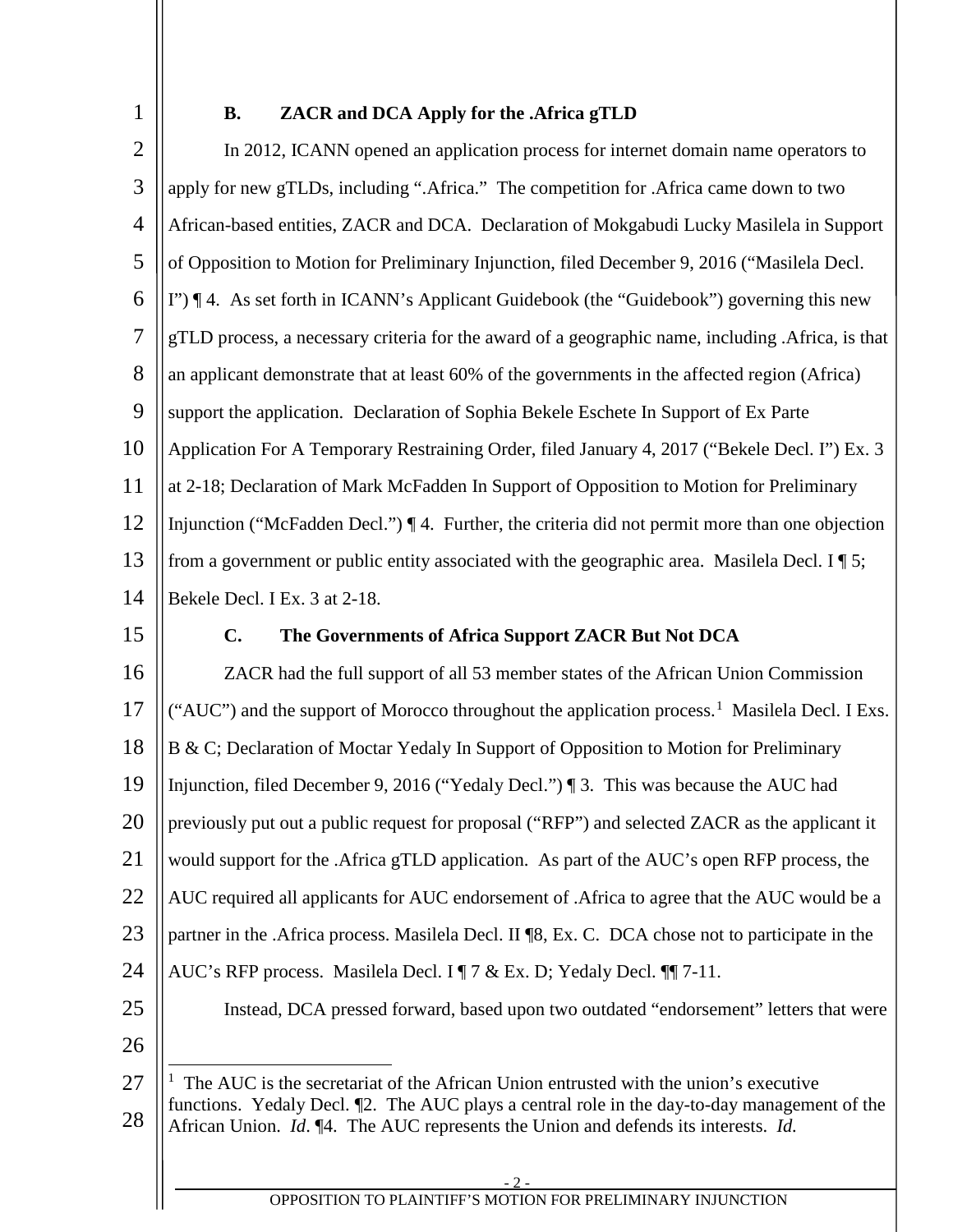<span id="page-5-0"></span>

| $\mathbf{1}$   | obtained years before the application process began $- a 2009$ letter from the AUC and a 2008      |
|----------------|----------------------------------------------------------------------------------------------------|
| $\mathfrak{2}$ | letter from the United Nations Economic Commission for Africa ("UNECA"). Bekele Decl. I            |
| 3              | Exs. 6 & 8; Yedaly Decl. $\P\P$ 9, 15. The AUC expressly repudiated its letter in 2010 – two years |
| $\overline{4}$ | before the application process began. Bekele Decl. I Ex. 7; Yedaly Decl. II 10-11. A               |
| 5              | government may withdraw support to an applicant at any time in the application process.            |
| 6              | McFadden Decl. ¶ 8. And, DCA itself acknowledged that the AUC had withdrawn any                    |
| $\overline{7}$ | previous support in a letter to the AUC on January 26, 2011. Yedaly Decl. 11, Ex. D.               |
| 8              | Moreover, even beyond the 2010 withdrawal letter, the AUC made clear throughout the                |
| 9              | application process that it did not support DCA's application, and that ZACR was "the only         |
| 10             | application officially endorsed by the AUC and hence African member states Any reliance            |
| 11             | by DCA in its application proclaiming support or endorsement by the AUC must be                    |
| 12             | dismissed. The AUC does not support the DCA application and, if any such support was               |
| 13             | initially provided, it has subsequently been withdrawn with full knowledge of DCA even prior       |
| 14             | to the commencement of ICANN's new gTLD application process." Masilela Decl. I Ex. D;              |
| 15             | Yedaly Decl. ¶14 Ex. I. Similarly, UNECA wrote to ICANN on September 21, 2015 to advise            |
| 16             | that it was not qualified to support DCA's application: "[UN]ECA as a United Nations entity is     |
| 17             | neither a government nor a public authority and therefore is not qualified to issue a letter of    |
| 18             | support for a prospective applicant " Bekele Decl. I Ex. 9; Yedaly Decl. 15, Ex. J.                |
| 19             | Additionally, ICANN received 17 "Early Warning Notices" from individual African countries          |
| 20             | raising significant concerns about DCA's application. Masilela Decl. I ¶ 9, Ex. E; Yedaly Decl.    |
| 21             | $\P$ 13, Ex. H.                                                                                    |
| 22             | Thus, there is no question that DCA's application did not have support from 60% of the             |
| 23             | countries in Africa and could not meet the necessary criteria to be awarded . Africa.              |
| 24             | D.<br>The Government Advisory Committee Objects to DCA's Application                               |
| 25             | DCA's application was halted in 2013 when ICANN's Government Advisory                              |
| 26             | Committee ("GAC"), a committee made up of government officials from throughout the world,          |
| 27             | issued "consensus advice" that DCA's application should not proceed. Declaration of Christine      |
| 28             | Willett In Support of Opposition to Motion for Preliminary Injunction, filed January 20, 2017      |
|                |                                                                                                    |
|                | OPPOSITION TO PLAINTIFF'S MOTION FOR PRELIMINARY INJUNCTION                                        |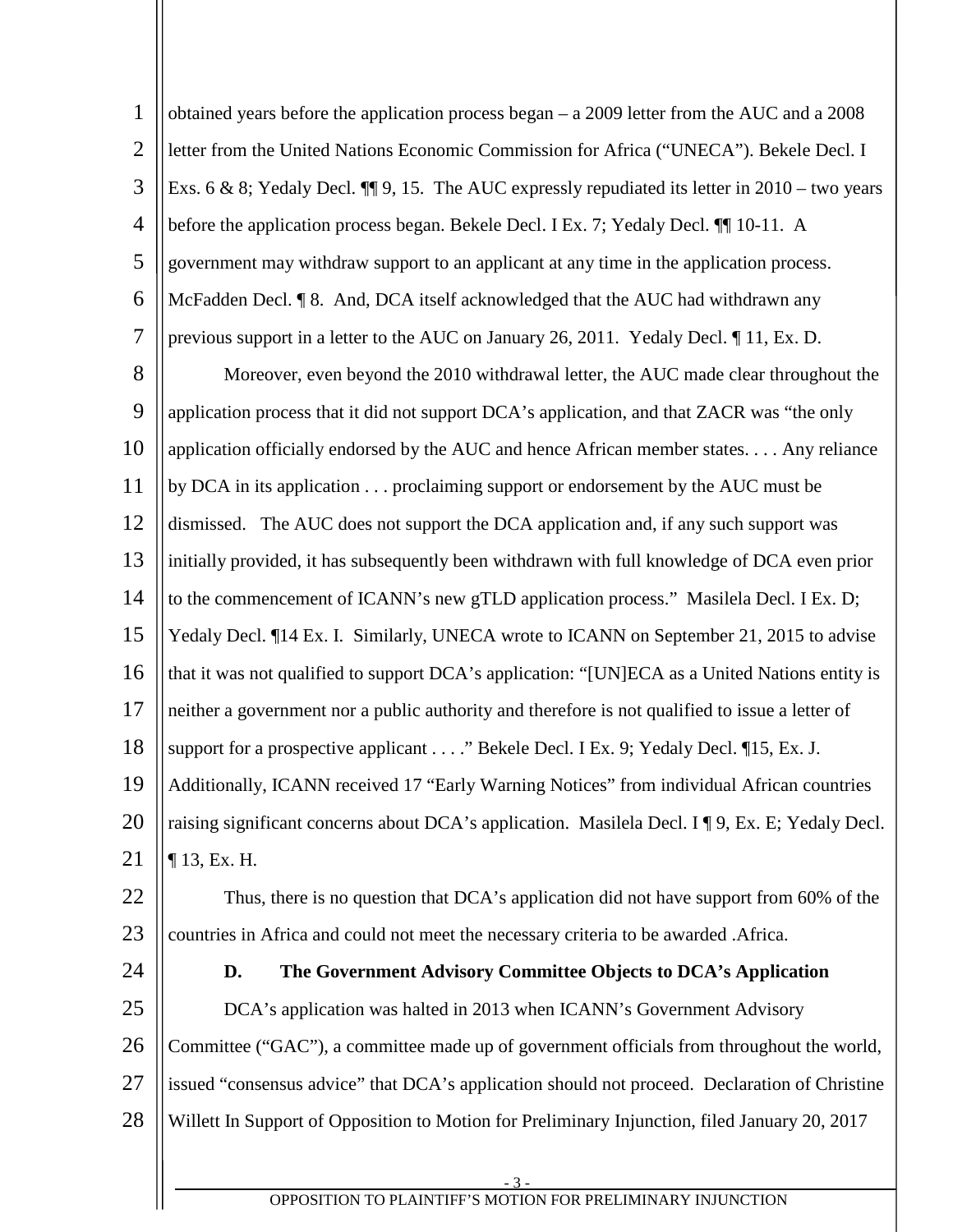1 2 3 4 ("Willett Decl.") ¶ 10; Declaration of Akram Atallah In Support of Opposition to Motion for Preliminary Injunction, filed December 9, 2016 ("Atallah Decl.") ¶ 5; Bekele Decl. I Ex. 20 at 3. Based upon this GAC advice, ICANN determined that DCA's application should not proceed. Willett Decl. ¶ 10.

<span id="page-6-0"></span>5

## **E. DCA Seeks Review of ICANN's Decision**

6 7 8 9 10 11 12 13 14 15 16 17 18 19 20 21 22 23  $24$ 25 26 27 28 Thereafter, DCA challenged ICANN's decision and filed a request for review by an Independent Review Process ("IRP") Panel. Bekele Decl. I Ex. 1. During the IRP process, DCA argued, among other things, that ICANN's reliance on the GAC advice was improper because of supposed undue influence by the AUC. *Id*. at 24-25. At the time that DCA's application was halted in 2013, DCA's application was pending before ICANN's Geographic Names Panel which acted independently as a third party contractor to determine whether DCA had the requisite government support in a region. Willett Decl.  $\P$  10; McFadden Decl.  $\P$  11. At the time that DCA's application was halted, DCA's application had **not** yet passed the Geographic Names Panel review. *Id*.; Brantly Decl. Ex. 1 (Bekele Tr. at 206:14-22). In its "Final Declaration" issued on July 9, 2015, the IRP Panel ruled in favor of DCA on the limited procedural basis that the GAC consensus advice lacked transparency. Bekele Decl. I Ex. 1 at  $\P$  105-115. Essentially, the IRP panel expressed concern that ICANN should have "investigate[d] the matter further" before halting DCA's application. *Id*. at ¶ 113. The IRP panel expressly declined to make any findings of wrongdoing between ICANN and ZACR. *Id.*at ¶ 117. Further, the IRP panel rejected DCA's request that DCA be deemed to have demonstrated support from 60% of the countries in Africa. *Id*. at ¶¶ 148-151; Brantly Decl. Ex. 1 (Bekele Tr. at 200:12-201:19). Rather, the IRP panel recommended only that ICANN allow DCA's application to proceed through the remainder of the process. Bekele Decl. I Ex. 1 at  $\P$ 149; Brantly Decl. Ex. 1 (Bekele Tr. at 203:4-7). ICANN's Board adopted the recommendation and, in July 2015, placed DCA's application back to the precise point in the process where it had been halted – the Geographic Names Panel review. Willett Decl.  $\P$  11; Brantly Decl. Ex. 2 (Willett Tr. at 62:16-63:3). Ms. Bekele of DCA now admits in deposition, contrary to past arguments made by DCA's counsel, that DCA did not pass the Geographic Names Panel review

- 4 -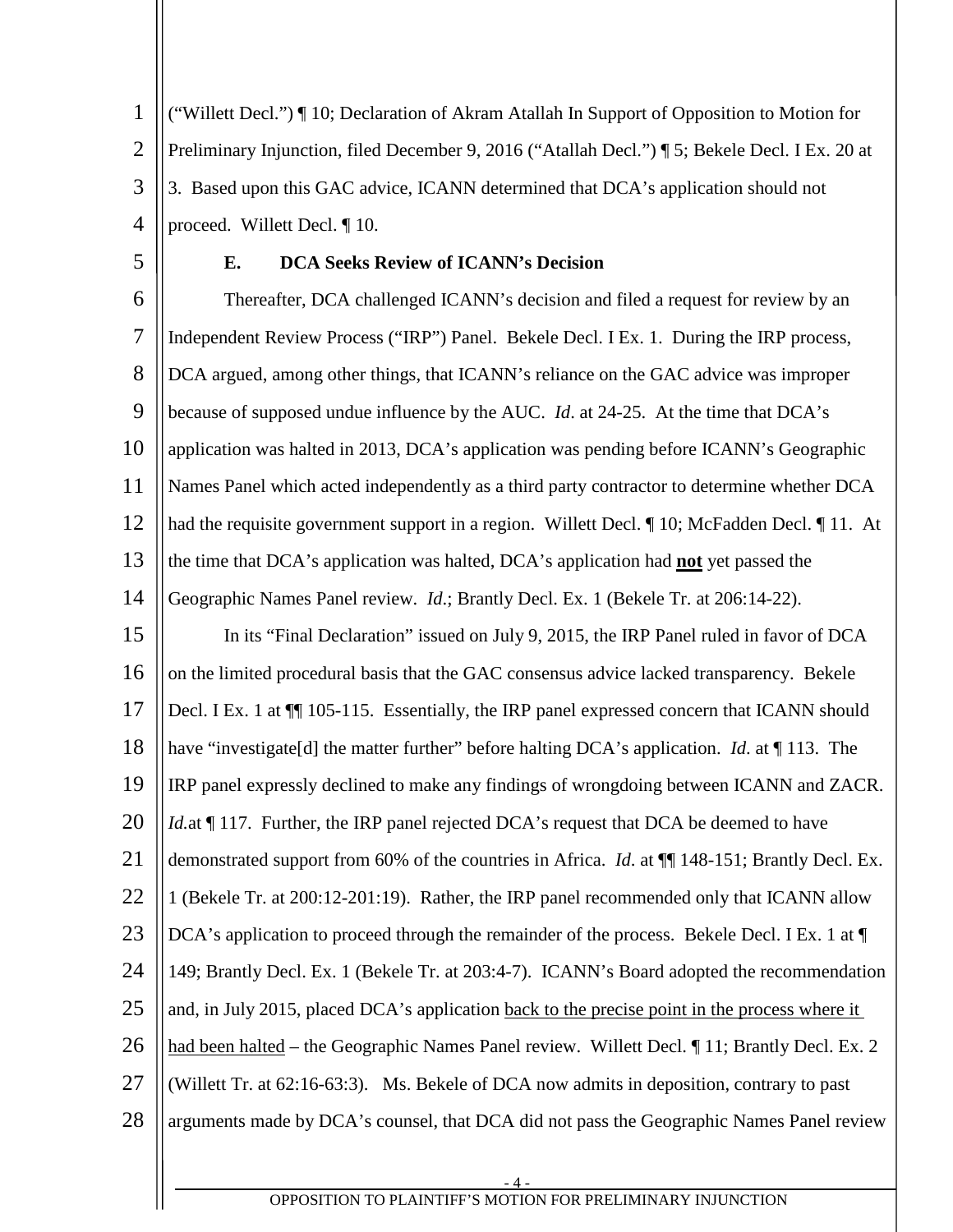1 2 before the GAC advice issued, and had no basis to "skip" this process. Brantly Decl. Ex. 1 (Bekele Tr. at 206:14-22; 203:4-7).

<span id="page-7-0"></span>3

# **F. An Independent Contractor Determines the Requisite Government Support** ICANN contracted with an independent, third party contractor, InterConnect

4 5 6 7 8 Communications ("ICC"), to perform Geographic Names Panel evaluation work. *Id.* at Ex. 2 (Willett Tr. at 18:8-12); McFadden Decl. ¶ 2. ICC was tasked with verifying the relevance and authenticity of letters of support of a geographic name pursuant to Section 2.2.1.4 and Section 2.3.1 of the Guidebook. McFadden Decl. ¶ 3.

<span id="page-7-1"></span>9

# **1. ZACR Passes Geographic Name Panel Review**

10 11 12 13 14 15 16 Upon reviewing ZACR's AUC letter of support, the ICC issued clarifying questions to ZACR requesting that it fix deficiencies in its letter of support.<sup>[2](#page-7-3)</sup> Masilela Decl. I  $\P$  6, Ex. A. ZACR complied and submitted a new letter in compliance with the Guidebook requirements on or about July 2, 2013. *Id*. ¶ 6, Ex. B; McFadden Decl. ¶ 12; Brantly Decl. Ex. 2 (Willet Tr. 21- 22); Yedaly Decl.  $\P$  12, Ex. E.<sup>[3](#page-7-4)</sup> ZACR was able to obtain a revised AUC letter because it had the support and cooperation of the AUC.<sup>[4](#page-7-5)</sup> Masilela Decl. I  $\P$  6-8; Yedaly Decl.  $\P$  12. After the GAC advice issued against DCA's application, ZACR was the only remaining applicant for

17 .Africa. Having met all of ICANN's requirements to operate the .Africa gTLD, ZACR and

18 ICANN entered into a Registry Agreement on March 24, 2014. Masilela Decl. I ¶ 10.

<span id="page-7-2"></span>19

# **2. DCA Fails the Geographic Name Panel Review**

20

Not surprisingly, once ICANN instructed ICC to conduct its review of the DCA

21

<span id="page-7-3"></span>22 23 <sup>2</sup> The ICC's clarifying questions sent to ZACR in 2013 were virtually identical to those sent to DCA in 2015. *Compare* Masilela Decl. I Ex. A *with* Bekele Decl. I Ex. 13. In both instances, the ICC determined that the initial letters of support were deficient.

### <span id="page-7-4"></span>24  $3$  Morocco, the only country in Africa that is not a member of the AUC, separately provided a letter of support to ZACR. Masilela Decl. I ¶6, Ex. C.

- <span id="page-7-5"></span>25 <sup>4</sup> DCA's claim that ICANN "unfairly" assisted ZACR by providing a template and language to comply with the Guidebook requirements is without basis and immaterial. First, as ICANN executives testified, ICANN has assisted other applicants in a similar manner and would have
- 26 assisted DCA if it had bothered to ask. Brantly Decl. Ex. 2 (Willett Tr. at 43:3-13); Brantly
- 27 28 Decl. Ex. 3 (Atallah Tr. at 133:15-134:10). Second, even if DCA had requested ICANN's assistance in fixing the deficiencies in its letter, the AUC still would not have signed the revised letter because it did not support DCA's application for .Africa. Yedaly Decl. ¶¶ 13-14.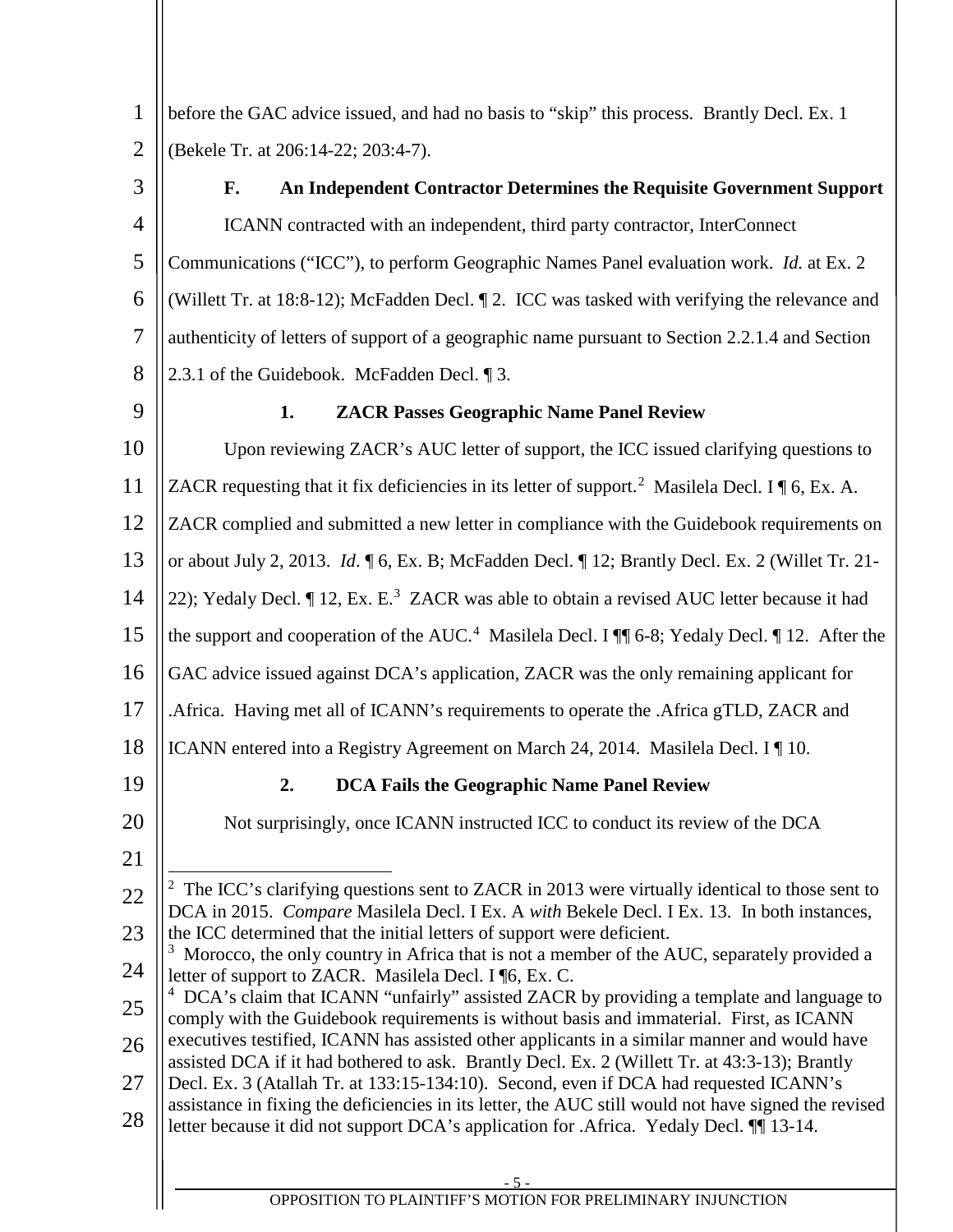<span id="page-8-0"></span>

| $\mathbf{1}$   | application, ICC determined that DCA failed to submit the required documentation                   |
|----------------|----------------------------------------------------------------------------------------------------|
| $\overline{2}$ | demonstrating that it had 60% support of the African countries. Willett Decl. ¶ 11-12;             |
| 3              | McFadden Decl. ¶13-15. When confronted with clarifying questions to address this                   |
| $\overline{4}$ | fundamental deficiency, DCA was unable to comply because it unquestionably did not have the        |
| 5              | support of AUC or UNECA. Yedaly Decl. [13-15, Exs. H, I, J. DCA did not even attempt to            |
| 6              | fix the deficiencies in its letter of support or request more time to do so (which ICANN would     |
| $\tau$         | have granted), because it knew full well that the AUC and UNECA did not support its                |
| 8              | application. Brantly Ex. 2 (Willett Tr. 68:15-20; 66:12-67:4). Instead, DCA took the position      |
| 9              | that its documentation was sufficient and made no attempt to get a revised letter from the AUC     |
| 10             | or UNECA. McFadden Decl. [15; Willett Decl. [1] 11, 13; Brantly Decl. Ex. 1 (Bekele Tr. at         |
| 11             | 179:18-22). As a consequence of the deficiencies found by ICC, on October 13, 2015, ICANN          |
| 12             | issued an Initial Evaluation Report advising DCA that its application had not passed the           |
| 13             | Geographic Names Review, but that DCA was eligible for an "Extended Evaluation" as                 |
| 14             | provided for in the Guidebook. Willett Decl. ¶ 12.                                                 |
| 15             | The Extended Evaluation only highlighted the same problem. DCA was again unable to                 |
| 16             | fix the deficiencies in its letter because it did not have the support of the AUC. Yedaly Decl. II |
| 17             | 13-15, Exs. H, I, J. DCA again took the position that its documentation was sufficient.            |
| 18             | McFadden Decl. ¶15; Willett Decl. ¶13. Accordingly, on February 17, 2016, upon ICC's               |
| 19             | recommendation, ICANN notified DCA that its application would not proceed. Willett Decl. ¶         |
| 20             | 15; McFadden Decl. ¶14; Bekele Decl. Ex. 14.                                                       |
| 21             | G.<br>Redelegating A gTLD Is An Available Procedure                                                |
| 22             | ICANN has the power to redelegate a gTLD from one operator to another, and has done                |
| 23             | so on dozens of occasions. Atallah Decl. [13; Masilela Decl. I [[14-16, Exs. G, H, I. Indeed,      |
| 24             | in 2013, ICANN published a manual with step-by-step instructions outlining the process for         |
| 25             | redelegating a gTLD like .Africa. Masilela Decl. I   16; Ex. I. This manual is needed precisely    |
| 26             | because ICANN does not delegate gTLD's in perpetuity. The transfer of a gTLD to a new              |
| 27             | registry operator is entirely "possible, feasible and consistent with ICANN's prior conduct."      |
| 28             | Atallah Decl. ¶13.                                                                                 |
|                |                                                                                                    |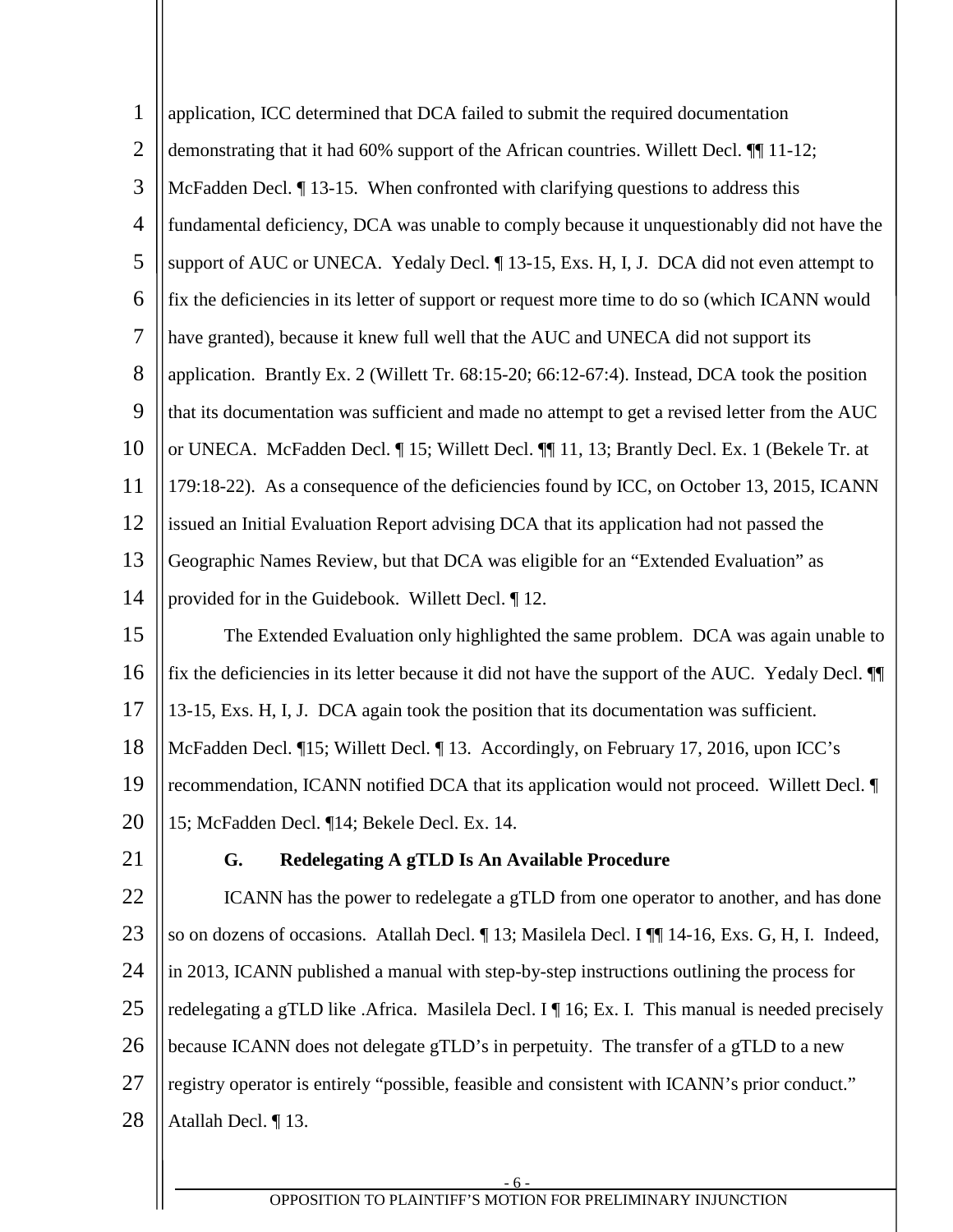# **H. ZACR and the People of Africa Are Harmed By The Delay In Delegation of .Africa**

<span id="page-9-0"></span>1

2

3 4 5 6 7 8 9 10 11 12 13 14 15 16 17 18 The Registry Agreement between ICANN and ZACR was effective on March 24, 2014 and runs for ten years. Masilela Decl. I  $\P$  10. Yet, over two years into the Agreement, the .Africa gTLD has still not been delegated to ZACR. *Id.* In effect, 20% of the period of the Agreement has already lapsed without any benefit to ZACR. *Id.* This delay has resulted in unforeseen and mounting costs, as well as lost opportunities for the .Africa project. *Id.* ZACR has incurred considerable expenses both prior to and after entering into the Registry Agreement. *Id*. 11. The current and continuing monthly cost due to the delay in the delegation is running at approximately \$16,632 per month. *Id.* Estimated loss of net income after tax (opportunity costs) suffered by ZACR from the date of planned delegation following the Registry Agreement up to December 1, 2016 are estimated to be \$15.5 million – of which approximately \$5.8 million would have been donated to the dotAfrica Foundation for African online development. *Id.* 12. Until such time as delegation takes place, the .Africa gTLD in effect stagnates and generates no income and no value in the marketplace. The ongoing delay is also prejudicial to the gTLD itself (no matter who the operator is) in that the initial interest surrounding the launch of this domain name will have faded, and persons who may have sought to register will have lost interest. *Id*.

19 20 21 22 23 24 25 26 27 28 The African people are also harmed by the delay in the delegation. *Id*. ¶ 17; Yedaly Decl. ¶¶ 6, 17-18. Political, business and civic leaders from throughout the African Union have expressed concern about the delay in delegating .Africa. Yedaly Decl. ¶ 18. The ongoing delay is depriving the people of the African continent of an important opportunity to expand internet domain capabilities. *Id*. The .Africa domain name would add brand value to the continent and would provide a platform that connects products, businesses and individuals that have interests in Africa. Masilela Decl. I ¶ 17*.* As the Head of Information Society Division within the AUC stated: "The launch of the .Africa domain is of historic significance to the African continent" and "will provide secure, world-class technical infrastructure to leverage the continent's socioeconomic capacity and potential." Yedaly Decl. ¶ 6. And, African citizens do not understand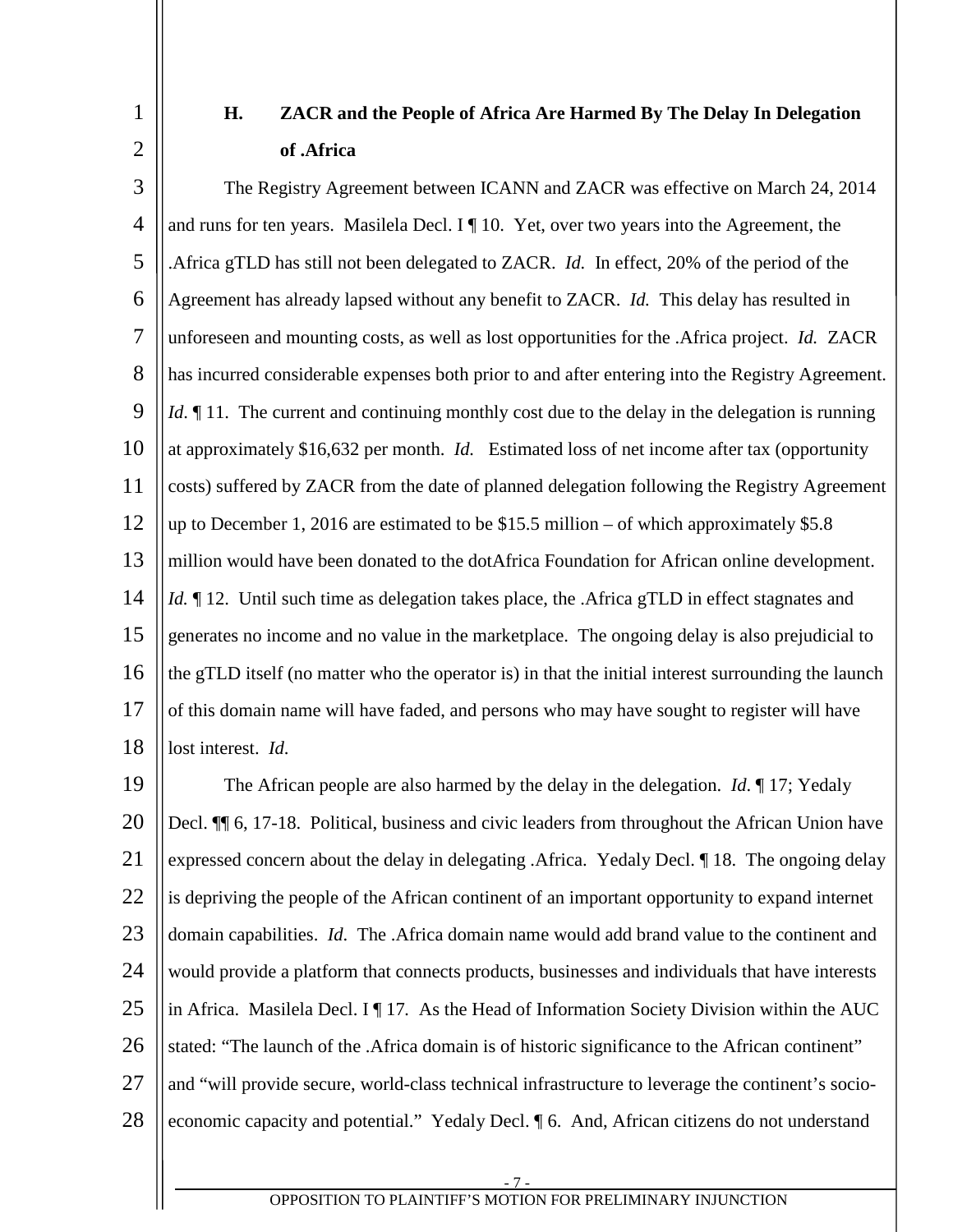1 why .Africa is not operational when other continents have their own unique gTLDs, i.e.

2 ".ASIA" and ".EU", that have been available for years. *Id*. ¶18.

3 4 5 6 7 8 The African people are further harmed because the agreement between ZACR and the AUC required that a foundation be created upon delegation and that a significant portion of the revenues received from second level domain delegations (for example: xyz.africa) be directed to the "dotAfrica Foundation." Masilela Decl. ¶17; Yedaly Decl. ¶ 19*.* The Foundation would use the revenues to fund various African domain name and Internet related developmental projects which are now delayed as a result of DCA's lawsuit. *Id*.

9

### <span id="page-10-0"></span>**III. BRIEF SUMMARY OF PROCEDURAL POSTURE[5](#page-10-1)**

10 11 12 13 14 15 16 17 18 19 20 21 22 23 24 25 26 27 On January 20, 2016, DCA filed the instant lawsuit in the Los Angeles Superior Court. After the Court denied DCA's motion for a TRO, ICANN removed the case to federal court. On February 8, 2016, DCA filed the operative First Amended Complaint and added ZACR as a defendant. On June 20, 2016, the district court granted ZACR's motion to dismiss. Before ZACR had been served with the lawsuit in South Africa, DCA filed a motion for preliminary injunction in the district court. With briefing limited to submissions by DCA and ICANN, the district court granted DCA's request for a preliminary injunction. It did so based upon a series of key factual errors, including a significant mistake in which the court erroneously believed that DCA had already satisfied the requirement for government support in the region. When ZACR entered the case, it filed a motion for reconsideration which ICANN joined. The district court denied the request and ZACR and ICANN filed appeals to the Ninth Circuit (subsequently consolidated). On October 19, 2016, the federal district court granted ZACR's motion to intervene as to DCA's tenth cause of action, and further held that ZACR is an indispensable party to that claim. Because the finding on indispensability destroyed the court's diversity jurisdiction, the district court remanded the case to this Court. Thereafter, DCA filed a motion for preliminary injunction before this Court. This Court held a hearing on December 22, 2016, and provided the parties almost 2 hours to extensively

<span id="page-10-1"></span>28

<sup>5</sup> A more complete procedural history can be found in ZACR's prior opposition brief.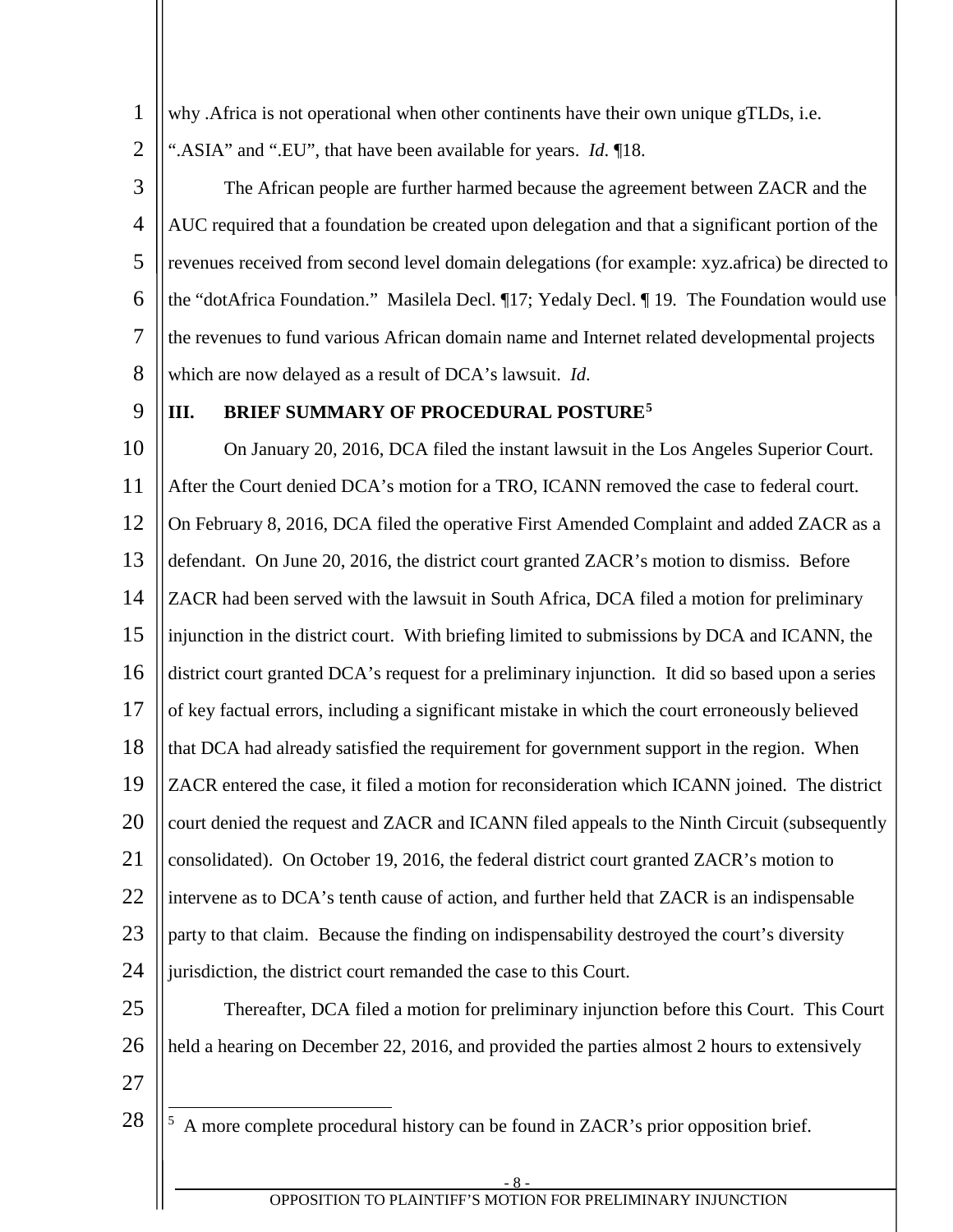address DCA's motion. Ultimately, this Court issued an order denying DCA's motion.

2 3 4 5 6 On January 4, 2017, this Court denied DCA's an ex parte application for a temporary restraining order to prevent ICANN from delegating .Africa to ZACR. This Court further clarified that the prior order denying DCA's preliminary injunction motion was based upon all arguments submitted by both ICANN and ZACR. The Court allowed DCA to deem its TRO papers as a new motion for preliminary injunction.

7

1

# <span id="page-11-0"></span>**IV. LEGAL STANDARD**

8 9 10 11 12 13 14 15 16 17 18 19 20 21 22 23  $24$ 25 26 A preliminary injunction is an "extraordinary remedy." *Gleaves v. Waters*, 175 Cal. App. 3d 413, 417 (1985). The burden is on the plaintiff to show all elements necessary to support a preliminary injunction. *O'Connell v. Superior Court*, 141 Cal. App. 4th 1452, 1481 (2006). "In deciding whether to grant a preliminary injunction, the trial court must weigh two interrelated factors: (1) the likelihood that the moving party will ultimately prevail on the merits; and (2) the relative harm to the parties from issuance or nonissuance of the injunction. *Id.* at 1463 (citation omitted). However, a court must "deny a preliminary injunction unless there is a reasonable probability that plaintiff will be successful in the assertion of his rights." *Continental Banking Co. v. Katz*, 68 Cal. 2d 512 (1968); *O'Connell*, 141 Cal. App. 4th at 1463 (trial court cannot grant a preliminary injunction, "regardless of the balance of interim harm, unless there is some possibility that the plaintiff would ultimately prevail on the merits of the claim.") Moreover, in evaluating the interrelated factors, courts will consider "the degree of adverse effect on the public interest or interests of third parties the granting of the injunction will cause." *Vo v. City of Garden Grove*, 115 Cal. App. 4th 425, 435 (2004) (citing *Cohen v. Board of Supervisors*, 40 Cal. 3d 277, 286 n.5 (1985)). It is well accepted that intervening parties are entitled to challenge a preliminary injunction. *See*, *e.g*., *White v. Davis*, 30 Cal. 4th 528, 536 & n.2 (2003) (intervening state employees challenged and appealed injunction order). **V. ARGUMENT[6](#page-12-0) A. DCA Has No Likelihood of Prevailing On the Merits**

- <span id="page-11-2"></span><span id="page-11-1"></span>
- 27 28

6 ZACR joins in and adopts the arguments made in ICANN's Opposition.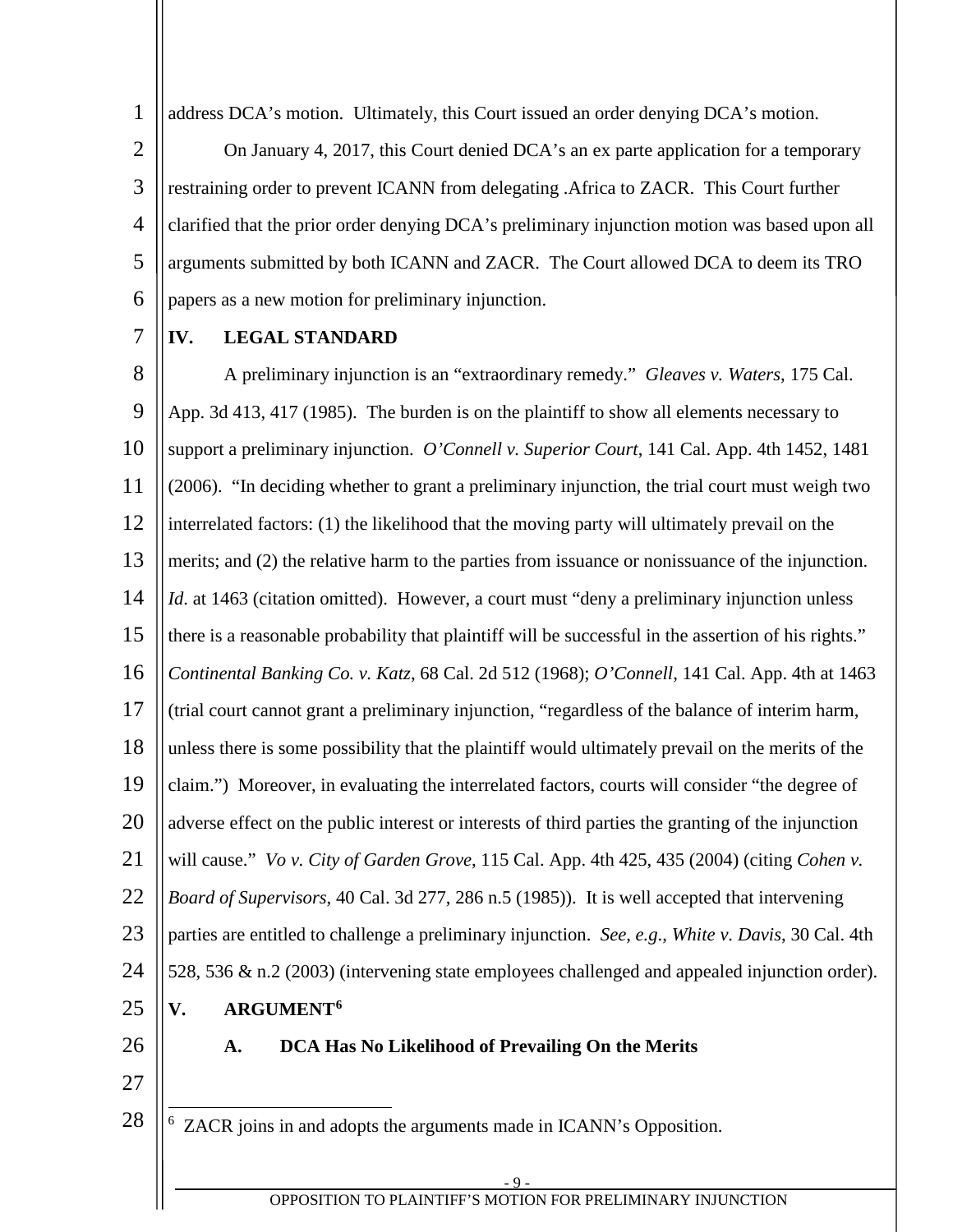1 2 3 4 5 The record is undisputed that DCA never had the support of 60% of African governments at any time during the actual application process for the .Africa gTLD. The AUC expressly withdrew its earlier "endorsement" of DCA in April 2010 – almost two years *before* ICANN opened the application process for the new gTLD. *See* Yedaly Decl. ¶¶ 10-11; Bekele Decl. I Ex. 7.

6 7 8 9 10 11 12 13 Indeed, DCA itself acknowledged during the IRP proceeding that it lacked the required support of African governments. In paragraph 119 of the IRP Final Declaration, the Panel noted that DCA expressly requested a finding that DCA "be granted a period of no less than 18 months to obtain Government support as set out in the [Guidebook] and interpreted by the Geographic Names Panel, or accept that the requirement is satisfied as a result of the endorsement of DCA Trust's application by UNECA." Bekele Decl. Ex. 1 at ¶ 119. The only reason DCA would make this request is because it knew that it did not have the required government support. The IRP panel chose not to grant DCA's request.

14 15 16 17 18 Instead, and contrary to what DCA now implies, the IRP panel was quite deliberate in recommending only that ICANN allow DCA's application to proceed through the remainder of the process. *Id*. at ¶ 149. That is precisely what ICANN did. Willet Decl. ¶ 11. But of course DCA could not make it through that process because, as DCA fully knew, it lacked 60% support of African governments.

19 20 21 22 23 24 Nevertheless, DCA now suggests that the ultimate decision to decline DCA's application was somehow the result of intentional misrepresentations and unfair business practices because ICANN promised a fair and transparent process. DCA further claims that it would not have applied for . Africa, paid the non-refundable fee<sup>[7](#page-13-0)</sup>, or spent years campaigning for endorsements if it knew ICANN would have favored ZACR throughout the process. Yet, DCA can proffer no support for its assertions.

- 25 26 27 First, DCA cannot show any harm from its complaints about the GAC procedure or the IRP process because its challenge to the GAC consensus advice was successful. The IRP Panel
- <span id="page-12-0"></span>28 <sup>7</sup> DCA could have sought a refund at several points in the application process. Bekele Decl. I Ex. 3 at 1-40] It chose not to do so.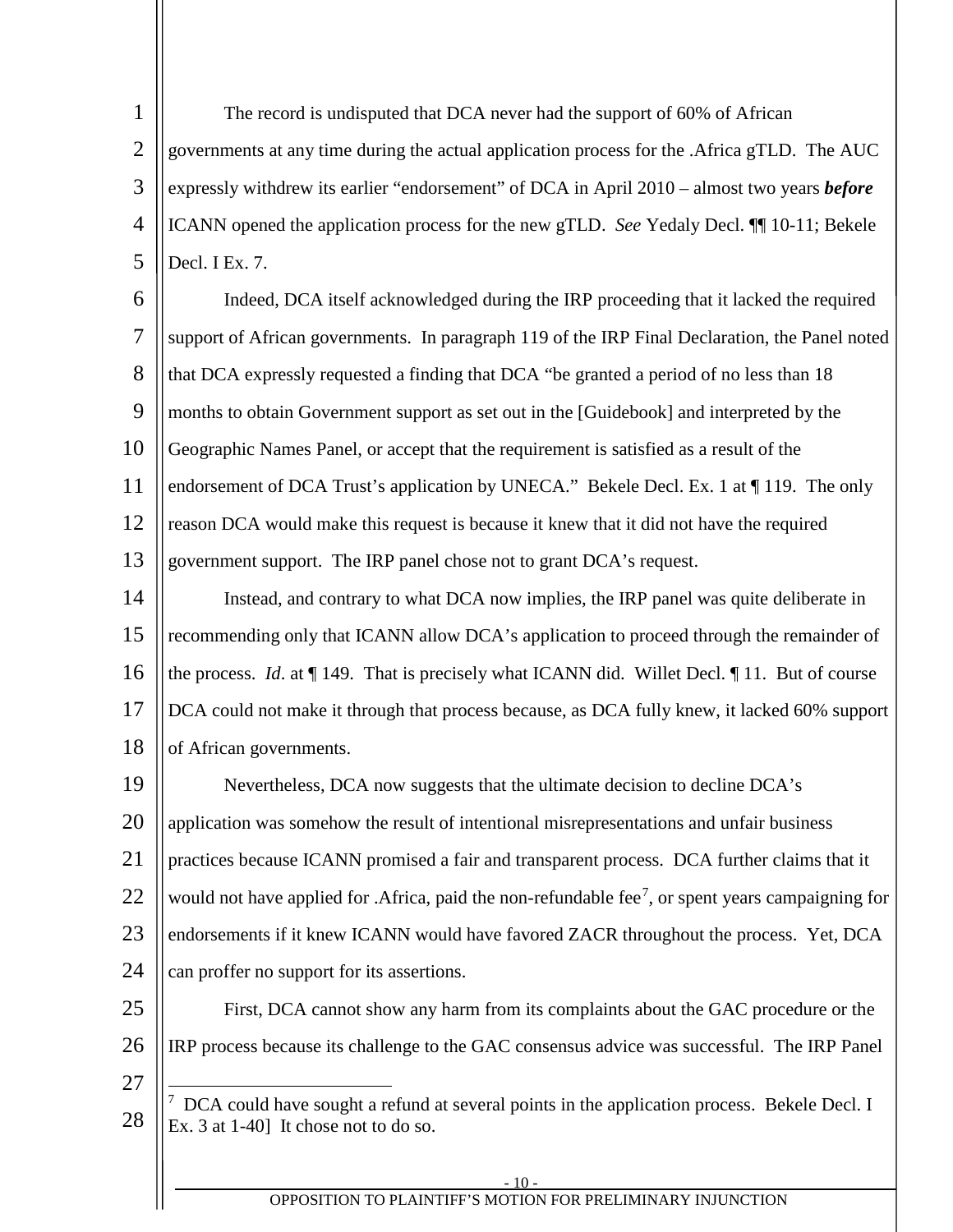| 1    ruled that the GAC advice was not sufficiently transparent and ordered ICANN to place $DCA$ 's          |
|--------------------------------------------------------------------------------------------------------------|
| 2   application back where it left off in the application process. There is no dispute among <i>any</i> of   |
| 3 $\parallel$ the parties that ICANN complied with the IRP's Panel's mandate. Willett Decl. $\P$ 11; Brantly |
| 4  Decl. Ex. 2 (Willett Tr. at 62:16-63:3); Brantly Decl. Ex. 1 (Bekele Tr. at 206:14-22; 203:4-7)           |
| 5    (admitting that DCA did not pass the Geographic Names review before GAC advice issued and               |
| 6   that DCA had no basis to "skip" this process).                                                           |
|                                                                                                              |

| $7 \parallel$ | Second, DCA cannot seriously contend that ICANN favored ZACR throughout the                                |
|---------------|------------------------------------------------------------------------------------------------------------|
|               | 8    process. <i>Both</i> DCA <i>and</i> ZACR were asked during the geographic names evaluation to provide |

9 updated and modified letters of support to comport with Guidebook requirements. Masilela

10 Decl. I ¶ A; Bekele Decl. I ¶ [ 6, 16, Exs. 11, 13. Indeed, both entities received virtually

11 identical clarifying questions from the ICC. *Id.* ZACR, which had the support of the AUC, was

12 able to modify its letter. Masilela Decl. I | B. DCA, relying on a repudiated letter, and without

13 the AUC's backing, was unable to comply. Bekele Decl. I Ex. 7; Yedaly Decl. ¶¶ 13-15, Exs.

- 14 H, I, J. There was no unfairness – DCA simply did not have the requisite support among the
- 15 African governments.<sup>[8](#page-13-1)</sup>
- 16 17 Moreover, DCA's suggestion that the clarifying question at issue was discretionary is flatly contradicted by the record. The prefatory language above the specific clarifying questions
- 18 makes clear that "each letter of support . . . *must meet the following criteria* . . . ." *See* Bekele
- 19 Decl. I Ex. 11; Masilela Ex. A. It is difficult to imagine a clearer expression of what is
- 20 mandatory than using the word "must" in the prefatory sentence. And given the importance of
- 21

<span id="page-13-1"></span><span id="page-13-0"></span><sup>22</sup> 23 24 25 26 27 28 <sup>8</sup> DCA also represents that the AUC "only 'selected' ZACR to apply for .Africa because ZACR agreed to assign 'all rights relating to the dotAfrica TLD' to the AUC. DCA is wrong on this point, too. As fully set forth in the AUC's 2011 RFP application – which was available to all parties including DCA – the AUC made clear that the prevailing entity would become a partner with the AUC in the .Africa project. Masilela Decl. II, <sup>[8]</sup> Ex. C. DCA could have participated in the RFP and, if it had prevailed, then it too would have become partners with the AUC in the .Africa project. DCA chose not to participate. Masilela Decl. I. ¶ 7, Ex. D; Yedaly Decl. ¶¶ 7- 11. Moreover, ICANN has no prohibition on an assignment of rights and ICANN officials noted situations where other operators have done so. *See* Willett Decl. ¶ 18; Brantly Decl. Ex. 2 (Willett Tr. at 48:9-49:19); Ex. 3 (Atallah Tr. at 129:2-130:2). DCA's further representation that the members of the AUC committee who selected ZACR were also members of ZACRaffiliated organizations is also unsubstantiated and without basis. Masilela Decl. II ¶ 7.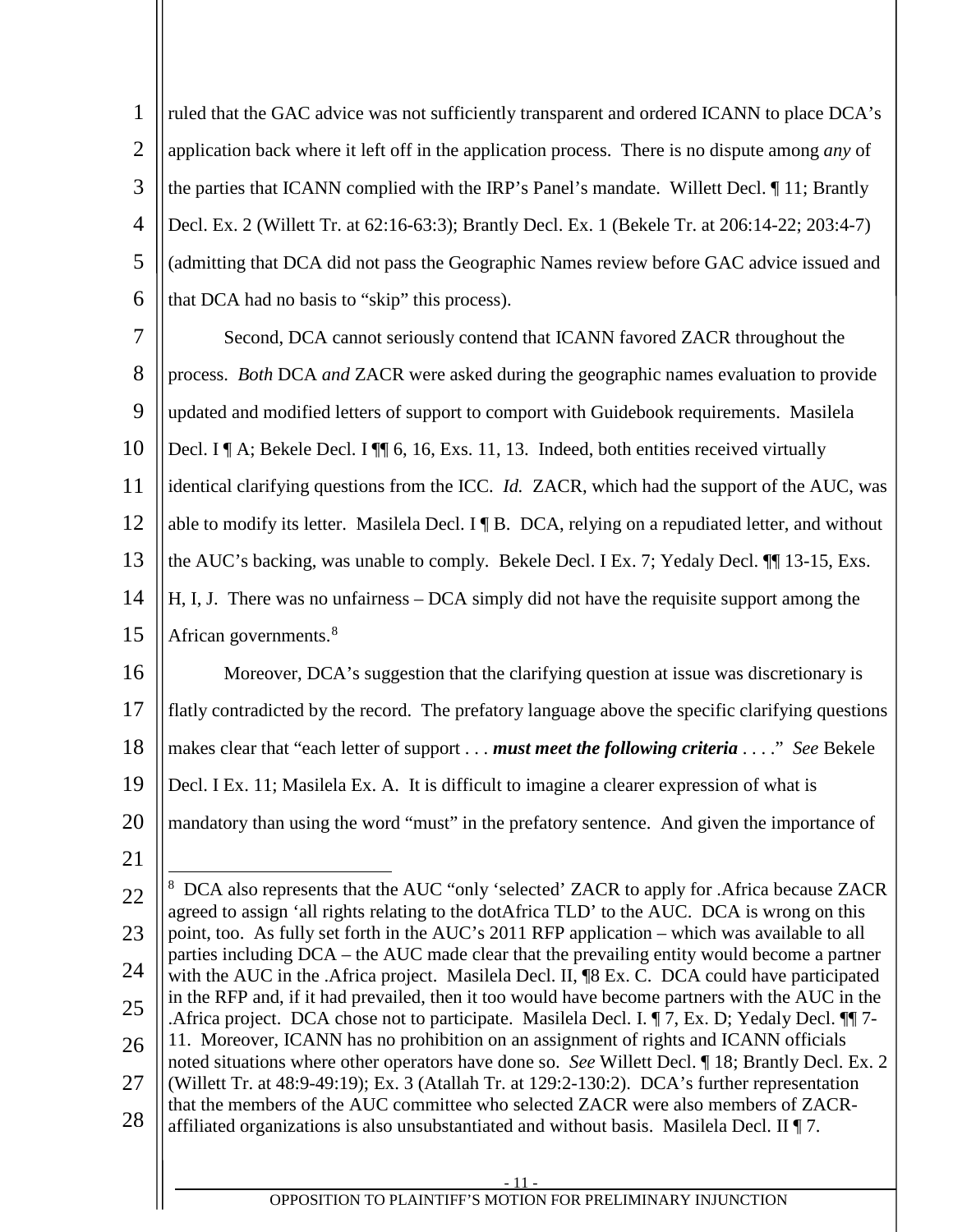<span id="page-14-2"></span><span id="page-14-1"></span><span id="page-14-0"></span>

| $\mathbf{1}$   | Africa to the African governments, it only makes sense that a letter of support "should".                                                                                                   |
|----------------|---------------------------------------------------------------------------------------------------------------------------------------------------------------------------------------------|
| $\overline{2}$ | demonstrate" a governmental entity's understanding of the process. See id.                                                                                                                  |
| 3              | In short, DCA has no likelihood of success on the merits and its motion for preliminary                                                                                                     |
| $\overline{4}$ | injunction should, once again, be denied. See Metro Traffic Control, Inc. v. Shadow Traffic                                                                                                 |
| 5              | Network, 22 Cal. App. 4th 853, 863-64 (1994) (affirming denial of preliminary injunction where                                                                                              |
| 6              | plaintiff was unlikely to prevail on the merits); Scates v. Rydingsword, 229 Cal. App. 3d 1085,                                                                                             |
| $\overline{7}$ | 1096 (1991) (injunction should be denied if no possibility of success even if plaintiff can show                                                                                            |
| 8              | harm); Thayer Plymouth Center, Inc. v. Chrysler Motors Corp., 255 Cal. App. 2d 300, 305                                                                                                     |
| 9              | (1967).                                                                                                                                                                                     |
| 10             | DCA Cannot Show Irreparable Harm, While the Harm to ZACR and the<br><b>B.</b>                                                                                                               |
| 11             | <b>African People Is Substantial</b>                                                                                                                                                        |
| 12             | No Harm to DCA<br>1.                                                                                                                                                                        |
| 13             | As this Court has already properly ruled, DCA cannot demonstrate irreparable harm. <sup>9</sup>                                                                                             |
| 14             | Brantly Decl. Ex. 4. Nevertheless, DCA again claims that its funding will cease if .Africa is                                                                                               |
| 15             | delegated and it will be destroyed as a business entity. This statement is entirely duplicitous                                                                                             |
| 16             | because, as Ms. Bekele conceded in her deposition, DCA Registry – the entity created to                                                                                                     |
| 17             | operate .Africa – has never been an operational entity and has no employees. <sup>10</sup> Brantly Decl.                                                                                    |
| 18             | Ex. 1 (Bekele Dep. at 212:5-25; 244:12-16).                                                                                                                                                 |
| 19             | DCA also claims that if . Africa is delegated to ZACR, DCA will be denied the premium                                                                                                       |
| 20             | domain name "sunrise" registration period. First, DCA misunderstands the purpose of the                                                                                                     |
| 21             | "sunrise" registration period. The "sunrise" process is not intended to allocate premium names                                                                                              |
| 22             | to the highest bidder, rather it is a compulsory protection mechanism prescribed by ICANN to                                                                                                |
| 23             | DCA obtained the initial preliminary injunction order in the district court by asserting that                                                                                               |
| 24             | ".Africa can be delegated only once." DCA's representation was false. Atallah Decl. [13;                                                                                                    |
| 25             | Masilela Decl. I ¶ 14-16, Exs. G, H, I. DCA no longer makes this assertion in this Court.<br>10<br>In a carefully crafted effort to mislead the Court, DCA tries to sidestep the deposition |
| 26             | testimony of its own principal by stating that "DCA is already operational and making<br>contributions to the African people." Bekele Suppl. Decl. [12. DCA knows full well that the        |
| 27             | entity set up to operate .Africa – DCA Registry – remains a shell company and is not                                                                                                        |
| 28             | operational. Ms. Bekele so testified repeatedly under oath. See Brantly Decl., Ex. 1 (Bekele<br>Depo at 212:5-24; 24:12-15.)                                                                |
|                |                                                                                                                                                                                             |
|                | $-12-$<br>OPPOSITION TO PLAINTIFF'S MOTION FOR PRELIMINARY INJUNCTION                                                                                                                       |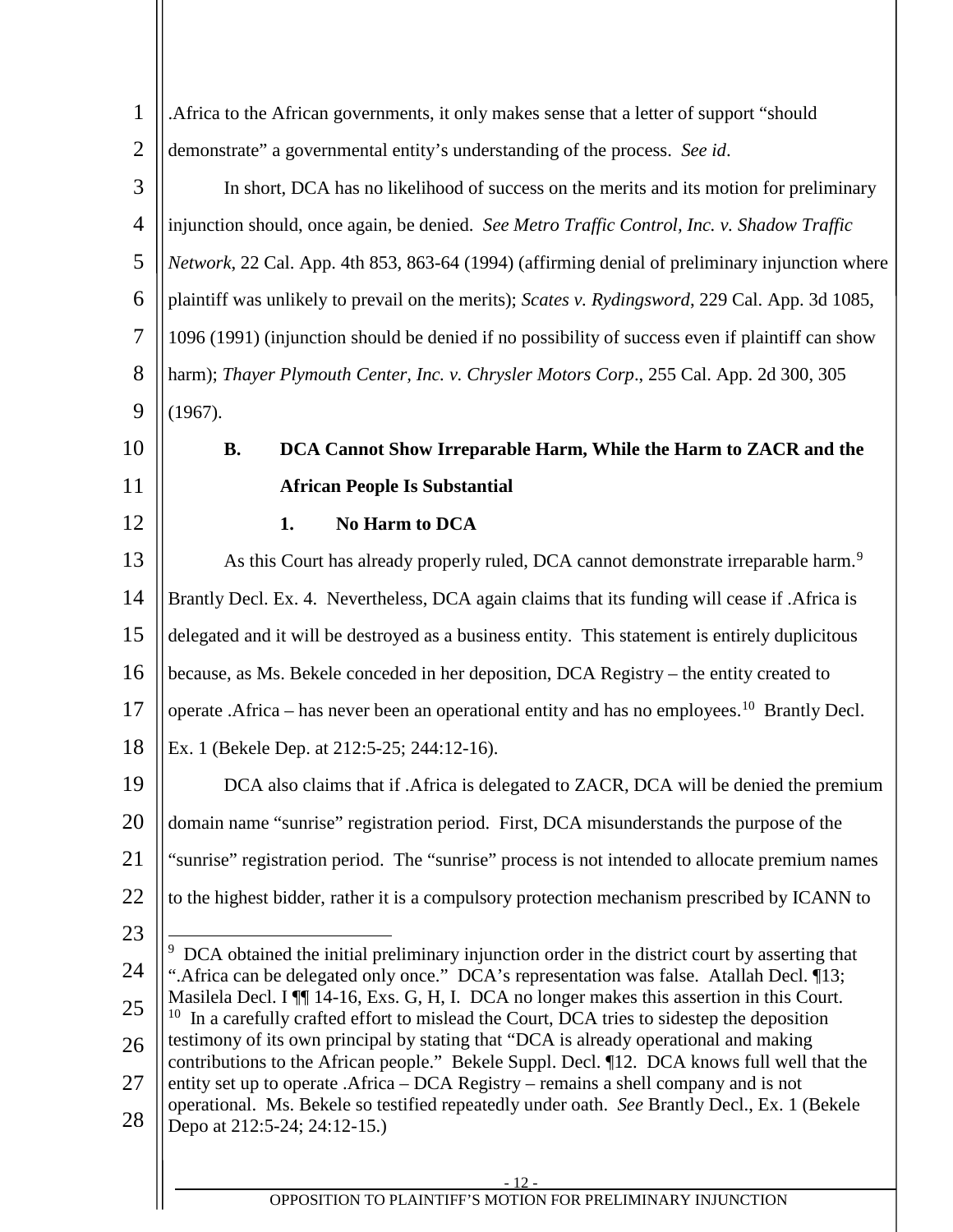<span id="page-15-0"></span>

| $\mathbf{1}$   | assist trademark owners in obtaining their corresponding domain names. Masilela Decl. II $\P$ 6;                                                                                          |
|----------------|-------------------------------------------------------------------------------------------------------------------------------------------------------------------------------------------|
| $\overline{2}$ | Willett Decl. 1 20. These trademark owners are given preference during the initial stages of the                                                                                          |
| 3              | domain name launch. <i>Id.</i> DCA further contends that if ZACR acts as both registry operator and                                                                                       |
| $\overline{4}$ | registrar, it would not be able to make as lucrative a deal as DCA would be able to make as a                                                                                             |
| 5              | registry operator with a separate registry. DCA cites no support for this representation and cites                                                                                        |
| 6              | no support that acting as both registry operator and registrar is not permitted. In fact, ICANN                                                                                           |
| $\tau$         | has allowed cross-ownership of TLDs since 2010 and has found such arrangements to be pro-                                                                                                 |
| 8              | competitive. Masilela Decl. II $\P$ 4, Ex. A. The ICANN Registry Agreement compels registry                                                                                               |
| 9              | operators to deal with all registrars in a fair and equitable manner, and ICANN has compliance                                                                                            |
| 10             | mechanisms in place to monitor cross-ownership. $Id. \P 5 Ex. B$ ; Willett Decl. $\P 21$ . Thus,                                                                                          |
| 11             | ZACR cannot provide preferential treatment or access to its own vertical registrar. Id.                                                                                                   |
| 12             | Additionally, any monetary loss that DCA can prove as a result of the delegation of .Africa to                                                                                            |
| 13             | ZACR, can be compensated in the damages phase of the trial.                                                                                                                               |
| 14             | Ultimately, DCA cannot show irreparable harm because if DCA somehow prevails (it                                                                                                          |
| 15             | cannot for the reasons addressed above), it is undisputed that ICANN has the power to                                                                                                     |
| 16             | redelegate .Africa to DCA. In fact, as attested to by ICANN's President of Global Domains                                                                                                 |
| 17             | Division, ICANN has re-delegated gTLDs over 40 times from one registry operator to another.                                                                                               |
| 18             | See Atallah Decl. ¶13. Indeed, ICANN has an entire procedure for re-delegating a gTLD as set                                                                                              |
| 19             | forth in a published manual. See Masilela Decl. I Ex. I. And DCA itself now concedes that                                                                                                 |
| 20             | "ICANN has established procedures for re-delegating a gTLD to a new registry." Motion at 14.                                                                                              |
| 21             | That should end the inquiry because DCA itself acknowledges that there is no potential for                                                                                                |
| 22             | irreparable harm. <sup>11</sup>                                                                                                                                                           |
| 23             | Moreover, DCA asserts in the operative complaint that it seeks millions of dollars in                                                                                                     |
| 24             | damages. Where a plaintiff has an adequate remedy at law in the form of monetary damages,                                                                                                 |
| 25             | "an injunction cannot be granted." Thayer Plymouth Center, 255 Cal. App. 2d at 306; Pacific                                                                                               |
| 26             |                                                                                                                                                                                           |
| 27             | <sup>11</sup> DCA argued that redelegation is "uncertain." Motion at 14. Not surprisingly, DCA cites no                                                                                   |
| 28             | support for this baseless proposition. In comparison, ICANN and ZACR have supplied evidence<br>showing that redelegation is feasible and has been done dozens of times. Atallah Decl. 13. |
|                |                                                                                                                                                                                           |
|                | $-13-$<br>OPPOSITION TO PLAINTIFF'S MOTION FOR PRELIMINARY INJUNCTION                                                                                                                     |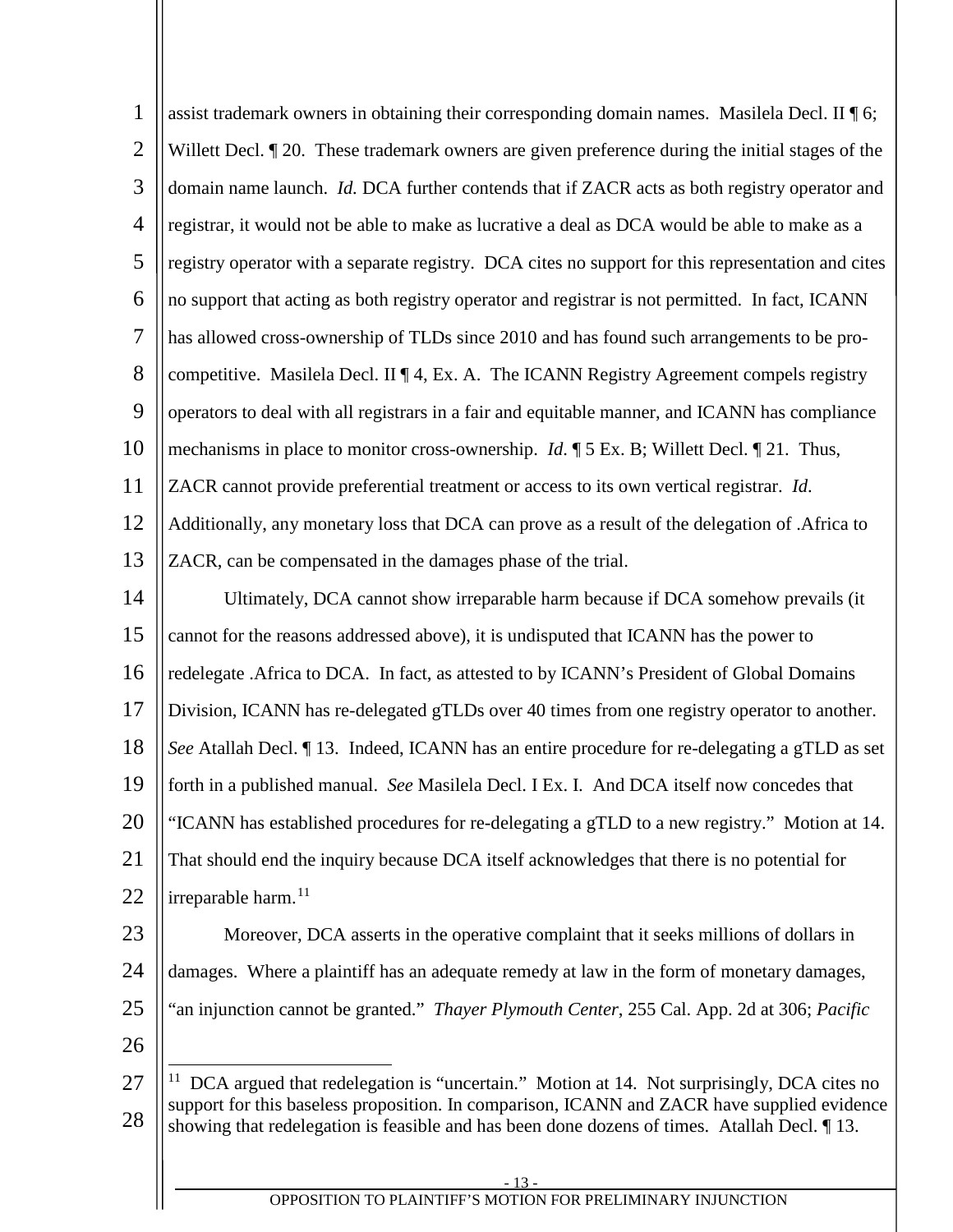<span id="page-16-0"></span>*Design Sciences Corp. v. Superior Court*, 121 Cal. App. 4th 1100, 1110 (2004).

2

1

# **2. The Harm to ZACR**

3 4 5 6 7 The preliminary injunction should be denied because the harm to ZACR far outweighs any alleged harm to DCA. *See Loma Portal Civic Club v. American Airlines, Inc*., 61 Cal. 2d 582, 588 (1964) ("in determining the availability of injunctive relief, the court must consider the interests of third parties and of the general public"); *Vo*, 115 Cal. App. 4th at 435 (courts consider harm to third parties when evaluating preliminary injunction).

8 9 10 11 12 13 14 15 16 Here, the harm to ZACR from the ongoing delay in the delegation of the .Africa gTLD is substantial. Whereas, DCA could eventually receive the redelgation of .Africa, ZACR is now incurring great financial costs with no attendant benefits. The costs following the execution of the Registry Agreement continue to mount – ZACR is now running continuing expenditures of approximately \$16,632 per month on this project. Masilela Decl. I ¶11. This amount excludes ongoing litigation costs. And the lost opportunity costs suffered by ZACR are even more alarming: as of December 1, 2016, ZACR conservatively estimates these losses to be \$15.5 million.<sup>[12](#page-17-2)</sup> *Id.* The monthly expenditures and lost opportunity costs will only continue if the preliminary injunction is granted.

17 18 Accordingly, given that the harm to ZACR is so substantial and outweighs any alleged harm to a non-operational DCA, the court should, once again, deny the requested injunction.

<span id="page-16-1"></span>19

# **3. The Harm to the People of Africa**

20 21 22 23 24 25 The public interest also strongly favors again denying the injunction. *See Loma Portal Civic Club*, 61 Cal. 2d at 588; *Vo*, 115 Cal. App. 4th at 435 (courts consider "the degree of adverse effect on the public interest or interests of third parties the granting of the injunction will cause") (citation omitted). Here, the ongoing delay in the delegation of .Africa is depriving the people of the African continent of an important opportunity to expand internet domain

<span id="page-16-2"></span>26 27 28 <sup>12</sup> DCA contends that ZACR's anticipated costs are conclusory and speculative. On the contrary, ZACR provided a detailed spreadsheet to the Court configured by its finance section explaining its net costs and lost profits. The lost profits analysis is based on ZACR's responses to ICANN's 2012 application questions which passed ICANN evaluation. Masilela Decl. I ¶¶ 11-12, Ex. F.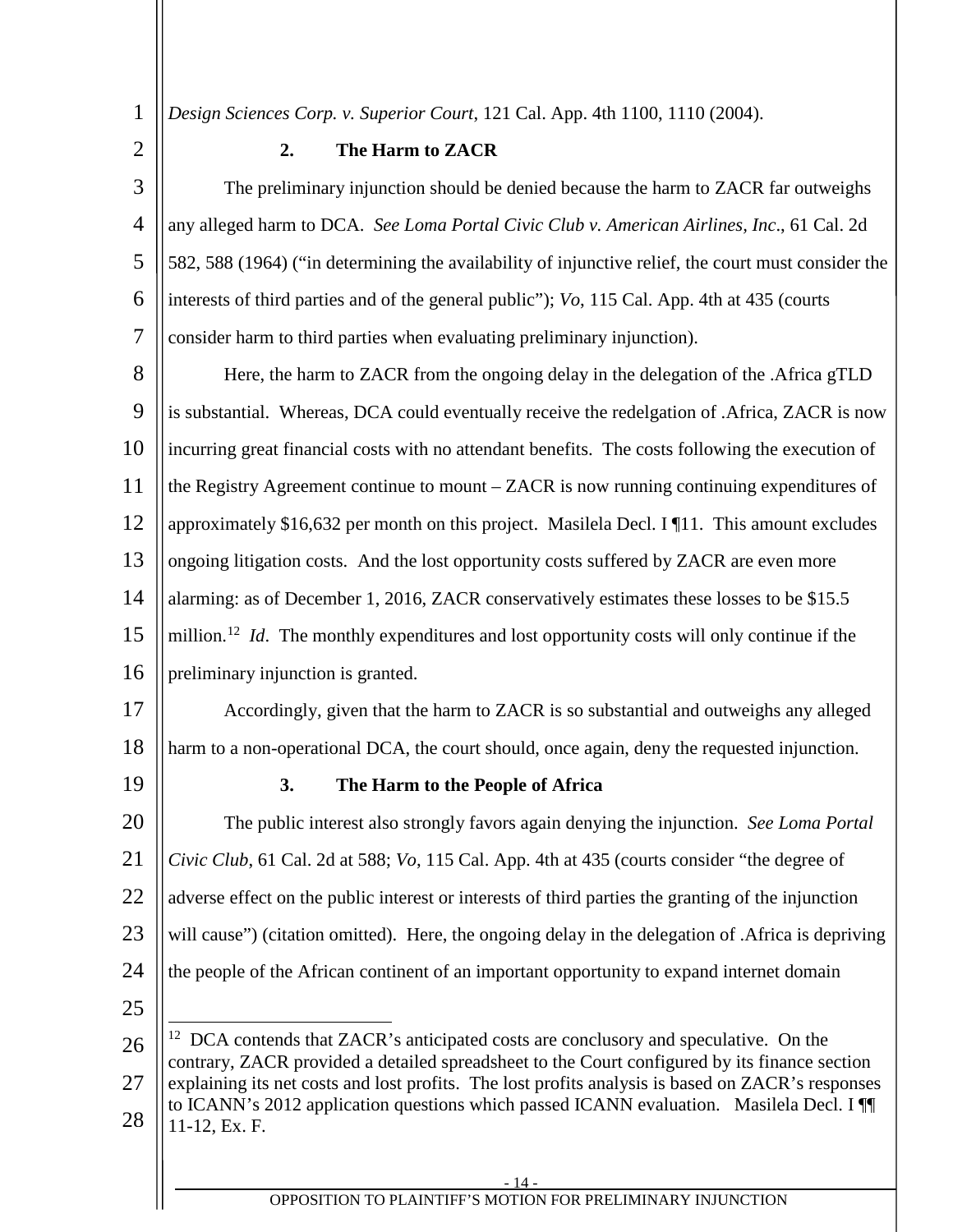<span id="page-17-2"></span><span id="page-17-1"></span><span id="page-17-0"></span>

| $\mathbf{1}$   | capabilities. Yedaly Decl.   18. There are real opportunities being lost because African               |
|----------------|--------------------------------------------------------------------------------------------------------|
| $\overline{2}$ | businesses and individuals remain unable to develop and promote a gTLD that would be                   |
| 3              | uniquely identified with the African continent. See id; see also Masilela Decl. I¶17. Indeed,          |
| $\overline{4}$ | even DCA admits in deposition that the .Africa gTLD is an important right that will benefit the        |
| 5              | people of Africa. Brantly Decl. Ex. 1 (Bekele Tr. 125:24-127:25). And, DCA has not and does            |
| 6              | not dispute the harm to the people of Africa by the continued delay. Yet, if a preliminary             |
| 7              | injunction is sustained, African citizens will continue to be deprived of having their own unique      |
| 8              | gTLD when other continents have had unique gTLDs for years. Yedaly Decl.¶18.                           |
| 9              | The ongoing harm caused by the delay in delegating . Africa is further exacerbated                     |
| 10             | because millions of dollars earmarked for charitable internet-related projects are not flowing to      |
| 11             | the people of Africa. Under the agreement between ZACR and the AUC, the "dotAfrica                     |
| 12             | Foundation" will become operational once ICANN formally delegates .AFRICA to ZACR.                     |
| 13             | Masilela Decl. I $\P$ 17; Yedaly Decl. $\P$ 19. That foundation is required to utilize a signification |
| 14             | portion of the surplus revenues from . Africa to fund various African domain name and Internet         |
| 15             | related developmental projects. Masilela Decl. I ¶ 12-17; Yedaly Decl. ¶ 19. To date, it is            |
| 16             | estimated that the ongoing delay has deprived the African people of millions of dollars in             |
| 17             | charitable funds. Masilela Decl. I ¶ 12, 17.                                                           |
| 18             | C.<br><b>Alternatively, DCA Should Be Forced to Post A Bond</b>                                        |
| 19             | ZACR contends that the Court should deny DCA's new motion. However, if the Court                       |
| 20             | enters the injunction, then DCA must be required to post a bond. Cal. Code Civ. P. § 529.              |
| 21             | Given the significant ongoing harm to ZACR, including the continued loss of revenues, the              |
| 22             | amount of security should be set at more than \$15 million. See Masilela Decl. I $\P$ 11-12, Ex. F.    |
| 23             | See Top Cat Productions, Inc. v. Michael's Los Feliz, 102 Cal. App. 4th 474, 478 (2002); ABBA          |
| 24             | Rubber Co. v. Seaquist, 235 Cal. App. 3d 1, 14–5 (1991).                                               |
| 25             | <b>CONCLUSION</b><br>VI.                                                                               |
| 26             | For all of the foregoing reasons, ZACR respectfully requests that this Court deny DCA's                |
| 27             | motion for preliminary injunction.                                                                     |
| 28             |                                                                                                        |
|                |                                                                                                        |
|                | - 15 -<br>OPPOSITION TO PLAINTIFF'S MOTION FOR PRELIMINARY INJUNCTION                                  |